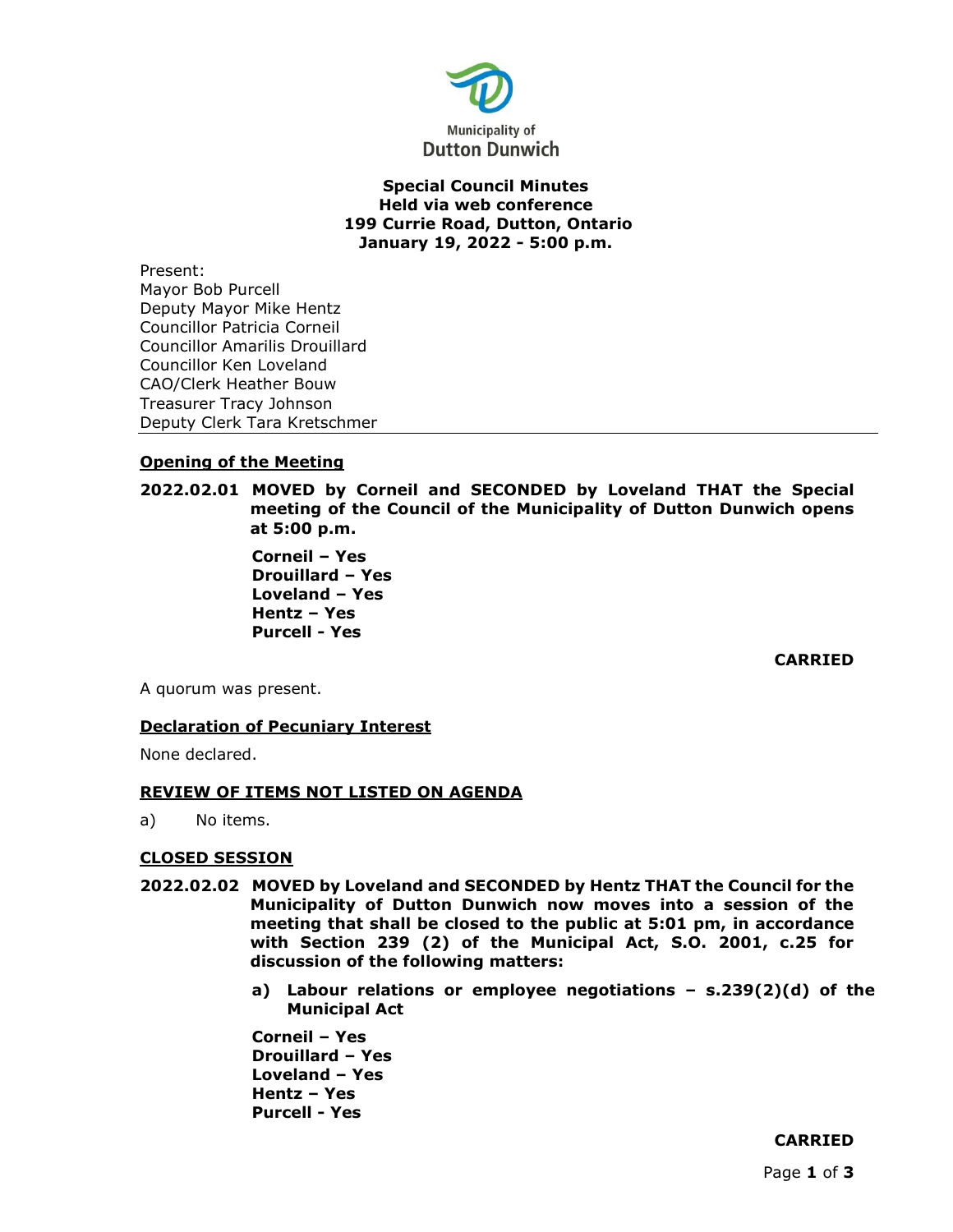**2022.02.03 MOVED by Hentz and SECONDED by Drouillard THAT the Council for the Municipality of Dutton Dunwich hereby comes out of the closed session of the meeting at 5:08 p.m., and the regular meeting reconvenes.**

> **Corneil – Yes Drouillard – Yes Loveland – Yes Hentz – Yes Purcell - Yes**

> > **CARRIED**

## **RISE AND REPORT – OPEN**

a) labour relations or employee negotiations

**2022.02.04 MOVED by Drouillard and SECONDED by Corneil THAT regarding closed session item a) labour relations or employee negotiations – s.239(2)(d) of the Municipal Act, that staff proceed as directed by Council.** 

> **Corneil – Yes Drouillard – Yes Loveland – Yes Hentz – Yes Purcell - Yes**

> > **CARRIED**

### **PROPOSED BY-LAWS**

**2022.02.05 MOVED by Corneil and SECONDED by Loveland THAT By-Law #2022- 11, being a by-law to confirm the proceedings of the Municipal Council of the Municipality of Dutton Dunwich, be read a first, second and third time and passed.**

> **Corneil – Yes Drouillard – Yes Loveland – Yes Hentz – Yes Purcell - Yes**

> > **CARRIED**

## **NEXT MEETING SCHEDULE**

January 26, 2022 – 5:00 p.m.

February 9, 2022 – 5:00 p.m.

### **ADJOURNMENT**

**2022.02.06 MOVED by Loveland and SECONDED by Hentz THAT the meeting of the Council of the Municipality of Dutton Dunwich closes at 5:10 p.m.**

> **Corneil – Yes Drouillard – Yes Loveland – Yes Hentz – Yes Purcell - Yes**

#### **CARRIED**